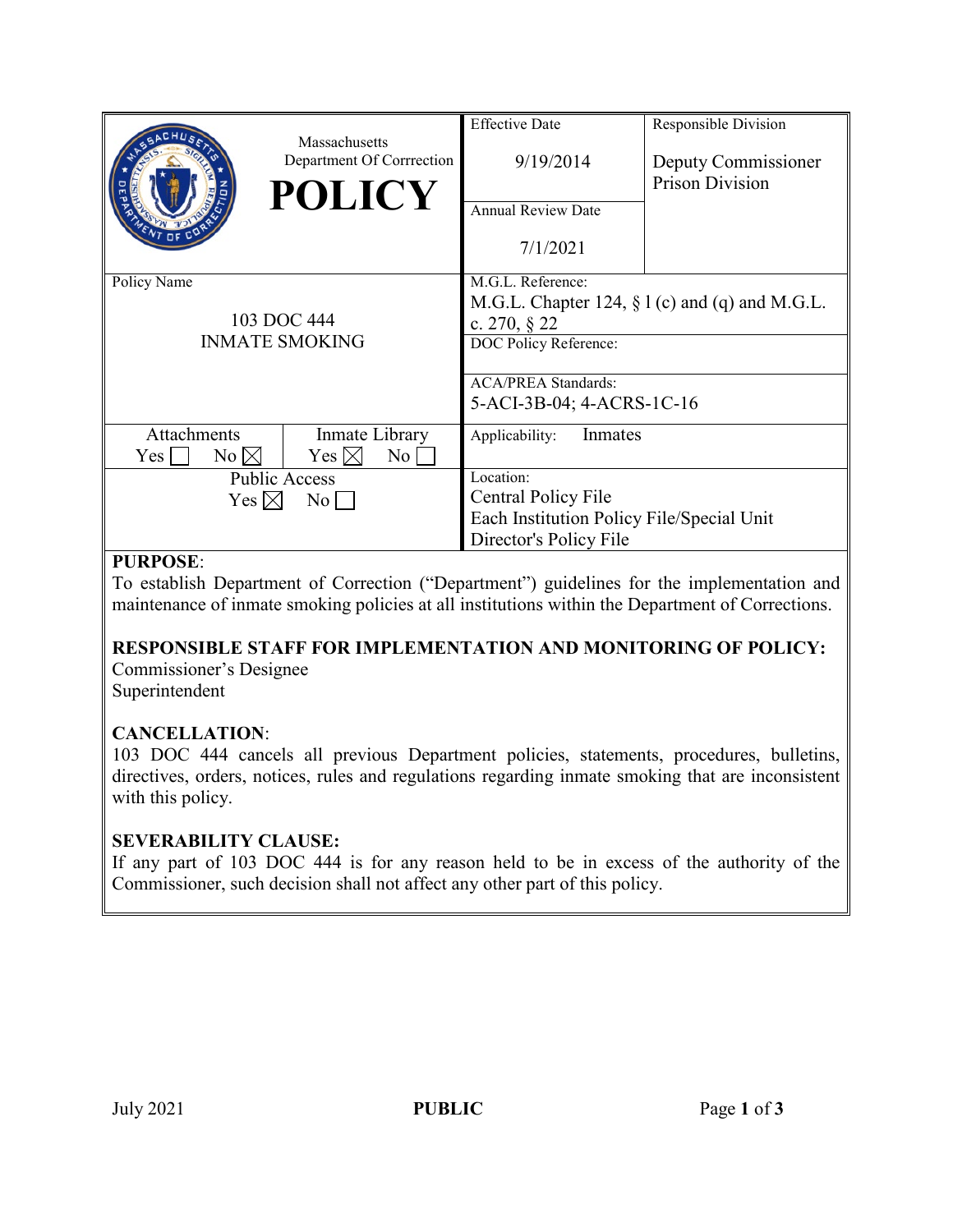# **TABLE OF CONTENTS**

444.01 Inmate Smoking 3